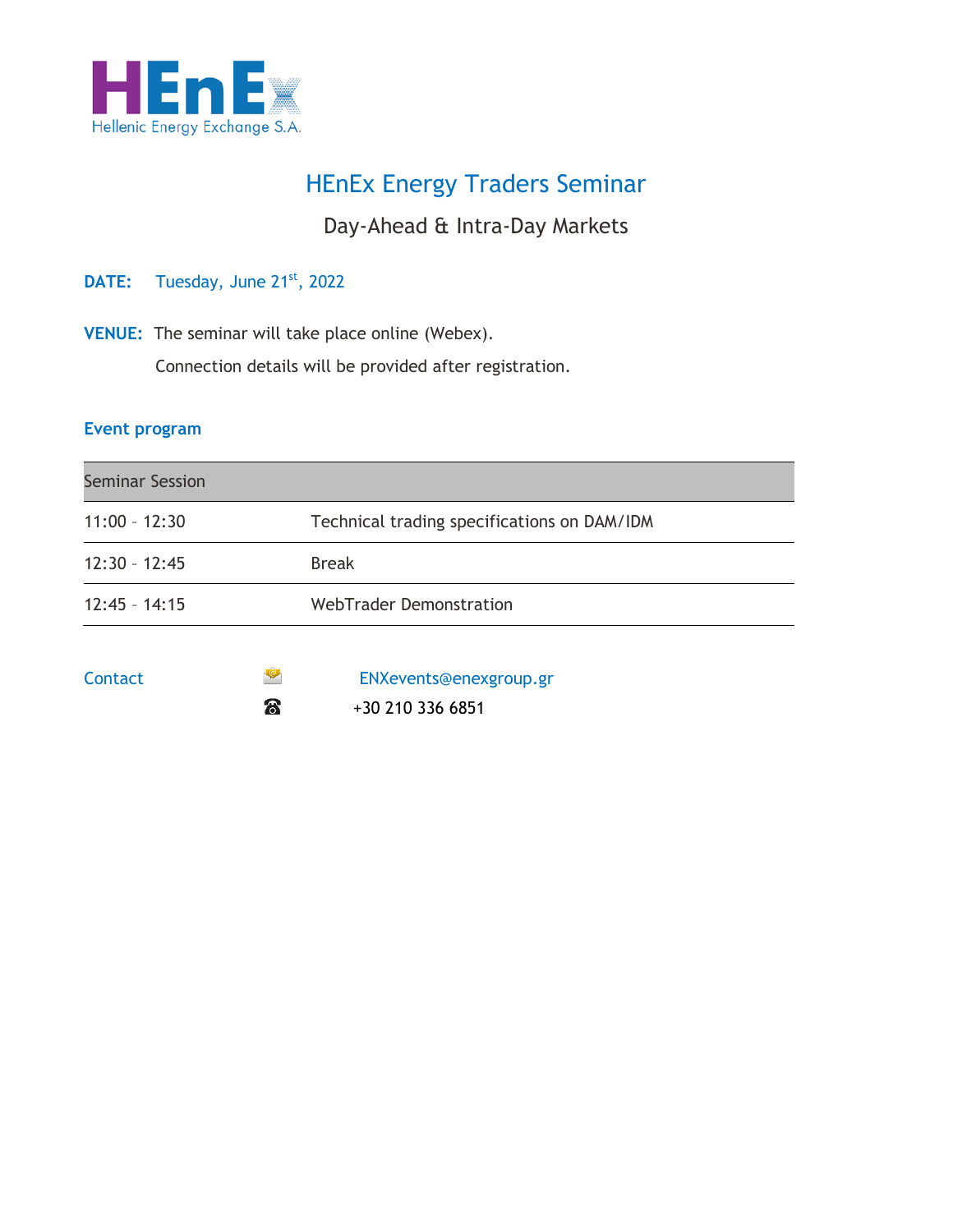## HEnEx Energy Traders Seminar overview and registration process

## **Overview**

The seminar will focus on technical trading specifications on DAM/IDM and the functionality of the WebTrader application. The seminar will be held in English.

## **Objectives**

Seminar attendees will gain further insight of trading practice. Market timelines, order types, validation rules, nominations, priority price taking orders and relevant technical decisions will be analyzed, both at rulebook level as well as a hands-on demonstration of the WebTrader application.

#### **Who should attend?**

Traders who wish to acquire HEnEx's "Energy Trader Certificate (ETC)" and/or market professionals who wish to gain a deeper understanding of HEnEx's Day-Ahead & Intra-Day Markets.

ETC candidates who meet all criteria of Article 3 par. 3.5 of Decision 2: "[Professional competence of](https://www.enexgroup.gr/documents/20126/144557/20200507_Decision_02_EN.pdf)  [Participants' Certified Energy Traders participating in the Day](https://www.enexgroup.gr/documents/20126/144557/20200507_Decision_02_EN.pdf)-Ahead & Intra-Day Markets of HEnEx", will be eligible to apply for an Energy Trader Certificate from HEnEx, by making use of the exemption from certification exams.

Please be aware that, the certification process through an exemption from exams is only available to employees of HEnEx's Participants and that all Participants of the Day-Ahead & Intra-Day Markets of HEnEx must employ at least one Certified Trader.

## **Pricing**

The Participation Fee is €186.

The fee needs to be deposited to HEnEx's Bank Account until Friday 17/06/2022. The deposit information field should include the text **"HEnEx Energy Traders Seminar"**.

#### **HEnEx's Bank account details**

Beneficiary: Hellenic Energy Exchange S.A. Bank: National Bank of Greece S.A. IBAN: GR69 0110 0440 0000 0440 0291 144 SWIFT: ETHNGRAA

## **Registration Process**

1. Registration

For your participation, please register [here](https://www.enexgroup.gr/web/guest/etc-seminar-registration-form) by Friday 17/06/2022 @15:00 EET. You are kindly requested to fill in your personal information in English. After this time, no registration application will be processed.